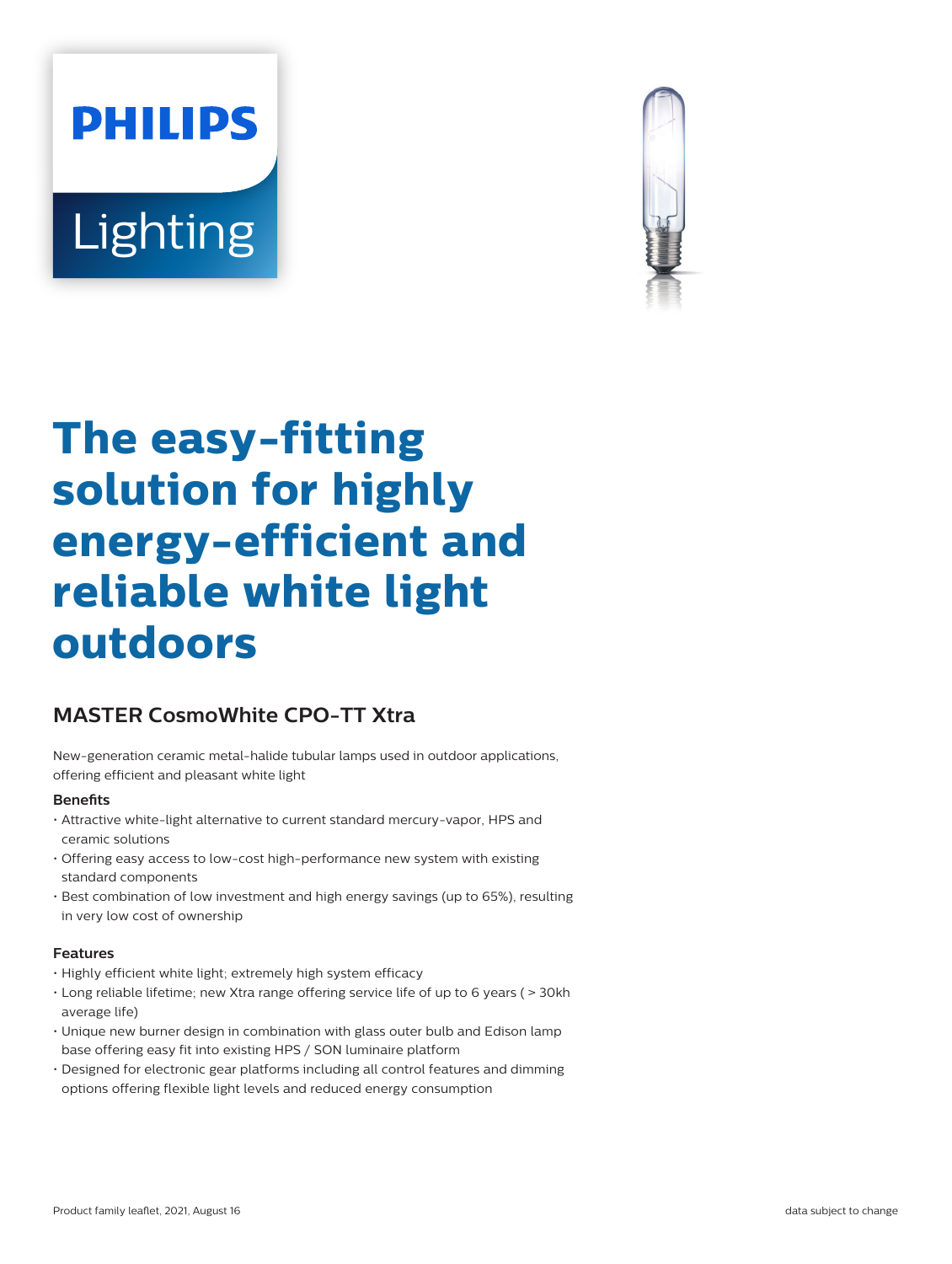# **Application**

• Street lighting and area lighting, urban and residential areas and city centers; for functional lighting and city beautification

# **Warnings and Safety**

- Use only in a totally enclosed luminaire, even during testing (IEC 61167, IEC 62035, IEC 60598)
- The luminaire must be able to contain hot lamp parts if the lamp ruptures
- Use only with suitable electronic control gear
- Control gear must include end-of-life protection (IEC 61167, IEC 62035)
- E27 lamp holders and other parts in luminaires should be designed to withstand the ignition voltage of the electronic control gear (rated at 5 kV ignition pulse)
- A lamp breaking is extremely unlikely to have any impact on your health. If a lamp breaks, ventilate the room for 30 minutes and remove the parts, preferably with gloves. Put them in a sealed plastic bag and take it to your local waste facilities for recycling. Do not use a vacuum cleaner.

| <b>Controls and Dimming</b>                |                 |
|--------------------------------------------|-----------------|
| <b>Dimmable</b>                            | Yes             |
|                                            |                 |
| <b>Operating and Electrical</b>            |                 |
| Re-Ignition Time (Min) (Max)               | 900s            |
|                                            |                 |
| <b>General Information</b>                 |                 |
| Life To 10% Failures (Nom)                 | 24000h          |
| Life To 20% Failures (Nom)                 | 27000h          |
| Life To 50% Failures (Nom)                 | 32000 h         |
| Life To 5% Failures (Nom)                  | 21500 h         |
| LSF 12000 h Rated                          | 99%             |
| LSF 16000 h Rated                          | 99%             |
| LSF 2000 h Rated                           | 99%             |
| LSF 20000 h Rated                          | 97%             |
| I SE 24000 h Rated                         | 90%             |
| LSF 30000 h Rated                          | 63%             |
| LSF 4000 h Rated                           | 99%             |
| LSF 6000 h Rated                           | 99%             |
| LSF 8000 h Rated                           | 99%             |
| <b>Operating Position</b>                  | P <sub>20</sub> |
|                                            |                 |
| <b>Light Technical</b>                     |                 |
| <b>Chromaticity Coordinate X (Nom)</b>     | 0.447           |
| <b>Chromaticity Coordinate Y (Nom)</b>     | 0.4             |
| <b>Colour Code</b>                         | 628             |
| <b>Colour Designation</b>                  | Warm white (WW) |
| <b>Correlated Colour Temperature (Nom)</b> | 2800 K          |
|                                            |                 |
| <b>Mechanical and Housing</b>              |                 |
| <b>Bulb Finish</b>                         | Clear           |

#### **Approval and Application**

|          |                              | <b>Energy Consumption</b> | Mercury (Hg)      | Mercury (Hg)      |
|----------|------------------------------|---------------------------|-------------------|-------------------|
|          | Order Code Full Product Name | kWh/1000 h                | Content (Max)     | Content (Nom)     |
| 69034400 | MST CosmoWhite CPO-TT Xtra   | 60 kWh                    | 2 <sub>mg</sub>   | 2.0 <sub>mg</sub> |
|          | 60W/628 E27                  |                           |                   |                   |
| 69171600 | MST CosmoWhite CPO-TT Xtra   | 45 kWh                    | 2 mg              | 2.0 <sub>me</sub> |
|          | 45W/628 E27                  |                           |                   |                   |
| 68115100 | MST CosmoWhite CPO-TT Xtra   | 90 kWh                    | 3 mg              | 3.0 <sub>me</sub> |
|          | 90W/628 E40                  |                           |                   |                   |
| 69032000 | MST CosmoWhite CPO-TT Xtra   | 141 kWh                   | 3.9 <sub>mg</sub> | 3.90 mg           |
|          | 140W/628 E40                 |                           |                   |                   |

#### **Operating and Electrical (1/2)**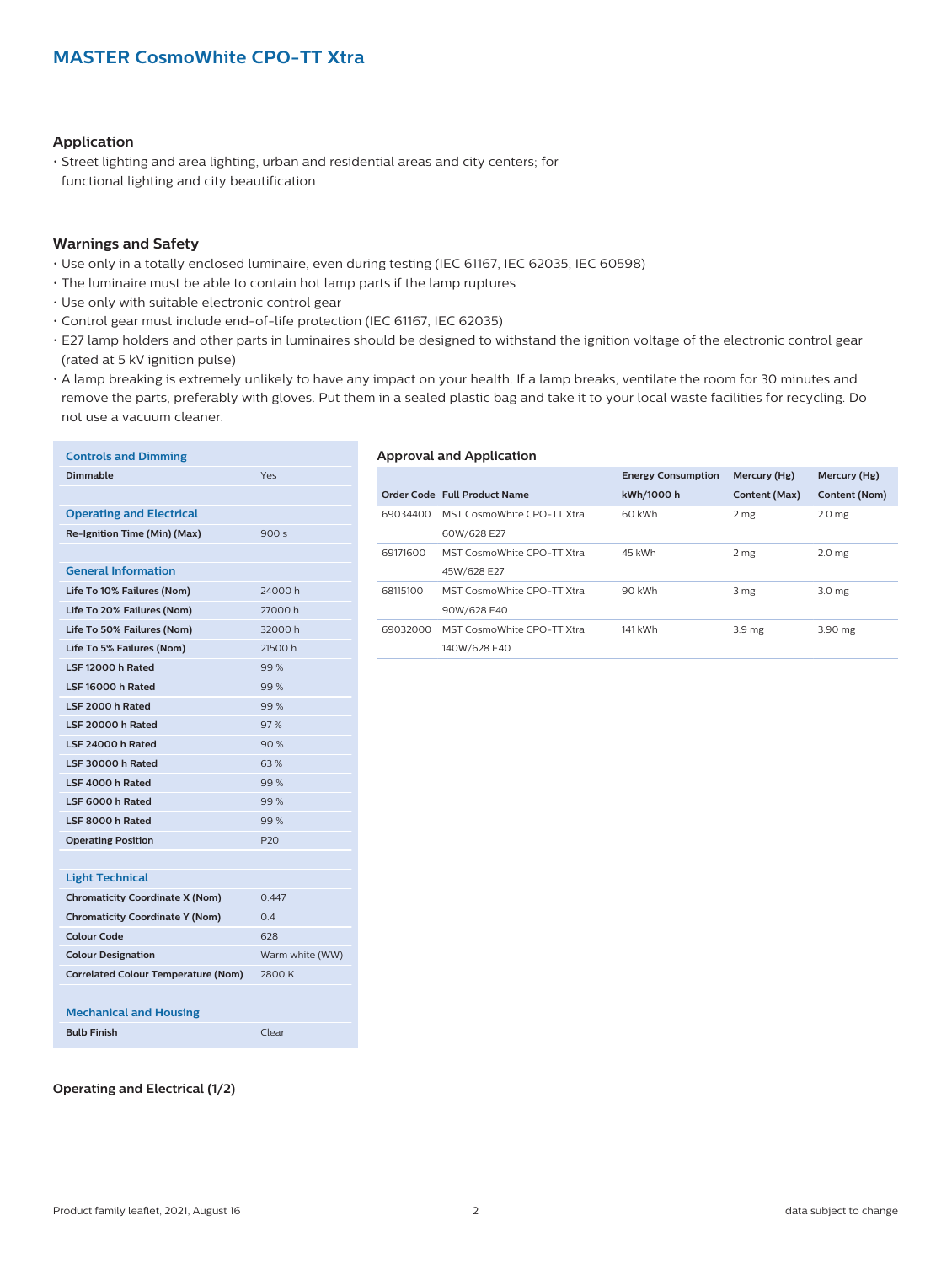# **MASTER CosmoWhite CPO-TT Xtra**

|          |                              | Lamp    |         |         |         |
|----------|------------------------------|---------|---------|---------|---------|
|          |                              | Current |         |         |         |
|          |                              | (EM)    | Voltage | Voltage | Voltage |
|          | Order Code Full Product Name | (Nom)   | (Max)   | (Min)   | (Nom)   |
| 69034400 | MST CosmoWhite CPO- 0.64 A   |         | 98 V    | 84 V    | 92 V    |
|          | TT Xtra 60W/628 E27          |         |         |         |         |
| 69171600 | MST CosmoWhite CPO- 0.49 A   |         | 97 V    | 83 V    | 91 V    |
|          | TT Xtra 45W/628 E27          |         |         |         |         |

|          |                              | Lamp    |         |                |         |
|----------|------------------------------|---------|---------|----------------|---------|
|          |                              | Current |         |                |         |
|          |                              | (EM)    | Voltage | <b>Voltage</b> | Voltage |
|          | Order Code Full Product Name | (Nom)   | (Max)   | (Min)          | (Nom)   |
| 68115100 | MST CosmoWhite CPO- 097 A    |         | 97 V    | 81 V           | 92 V    |
|          | TT Xtra 90W/628 E40          |         |         |                |         |
| 69032000 | MST CosmoWhite CPO- 0.156 A  |         | 97 V    | 85 V           | 90 V    |
|          | TT Xtra 140W/628 E40         |         |         |                |         |

# **Operating and Electrical (2/2)**

| Order Code | <b>Full Product Name</b>               | Power (Nom) |
|------------|----------------------------------------|-------------|
| 69034400   | MST CosmoWhite CPO-TT Xtra 60W/628 E27 | 60.0 W      |
| 69171600   | MST CosmoWhite CPO-TT Xtra 45W/628 E27 | 45.0 W      |

| Order Code | <b>Full Product Name</b>                | Power (Nom) |
|------------|-----------------------------------------|-------------|
| 68115100   | MST CosmoWhite CPO-TT Xtra 90W/628 E40  | 90.0 W      |
| 69032000   | MST CosmoWhite CPO-TT Xtra 140W/628 E40 | 141.0 W     |

#### **General Information**

| Order Code | <b>Full Product Name</b>               | Cap-Base        |
|------------|----------------------------------------|-----------------|
| 69034400   | MST CosmoWhite CPO-TT Xtra 60W/628 E27 | F <sub>27</sub> |
| 69171600   | MST CosmoWhite CPO-TT Xtra 45W/628 E27 | F <sub>27</sub> |

| Order Code | <b>Full Product Name</b>                | Cap-Base |
|------------|-----------------------------------------|----------|
| 68115100   | MST CosmoWhite CPO-TT Xtra 90W/628 E40  | F40      |
| 69032000   | MST CosmoWhite CPO-TT Xtra 140W/628 E40 | F40      |

# **Luminaire Design Requirements**

|          | Order Code Full Product Name                    | <b>Bulb Temperature (Max)</b> |
|----------|-------------------------------------------------|-------------------------------|
|          | 69034400 MST CosmoWhite CPO-TT Xtra 60W/628 E27 | 350 °C                        |
| 69171600 | MST CosmoWhite CPO-TT Xtra 45W/628 E27          | 350 °C                        |

|          | Order Code Full Product Name                     | <b>Bulb Temperature (Max)</b> |
|----------|--------------------------------------------------|-------------------------------|
| 68115100 | MST CosmoWhite CPO-TT Xtra 90W/628 E40           | 450 °C                        |
|          | 69032000 MST CosmoWhite CPO-TT Xtra 140W/628 E40 | 450 °C                        |

# **Light Technical (1/3)**

|          |                              | Colour                   | Colour            | <b>LLMF</b> | <b>LLMF</b> |          |                              | Colour                   | Colour            | <b>LLMF</b> | <b>LLMF</b> |
|----------|------------------------------|--------------------------|-------------------|-------------|-------------|----------|------------------------------|--------------------------|-------------------|-------------|-------------|
|          |                              | Rendering                | Rendering         | 12000h      | 16000h      |          |                              | Rendering                | Rendering         | 12000h      | 16000h      |
|          | Order Code Full Product Name | Index (Min)              | Index (Nom) Rated |             | Rated       |          | Order Code Full Product Name | Index (Min)              | Index (Nom) Rated |             | Rated       |
| 69034400 | <b>MST CosmoWhite</b>        | $\overline{\phantom{a}}$ | 70                | 85 %        | 83%         | 68115100 | MST CosmoWhite               | 63                       | 66                | 87%         | 86%         |
|          | CPO-TT Xtra 60W/628          |                          |                   |             |             |          | CPO-TT Xtra 90W/628          |                          |                   |             |             |
|          | E27                          |                          |                   |             |             |          | E40                          |                          |                   |             |             |
| 69171600 | MST CosmoWhite               | $\overline{\phantom{a}}$ | 65                | 89%         | 87%         | 69032000 | MST CosmoWhite               | $\overline{\phantom{a}}$ | 68                | 88%         | 87%         |
|          | CPO-TT Xtra 45W/628          |                          |                   |             |             |          | CPO-TT Xtra                  |                          |                   |             |             |
|          | E27                          |                          |                   |             |             |          | 140W/628 E40                 |                          |                   |             |             |

# **Light Technical (2/3)**

|          |                                 |                  |         |                       | <b>LLMF</b> |                  |         |                     |                          |                      |
|----------|---------------------------------|------------------|---------|-----------------------|-------------|------------------|---------|---------------------|--------------------------|----------------------|
|          |                                 | <b>LLMF 2000</b> |         | LLMF 20000 LLMF 24000 | 30000h      | <b>LLMF 4000</b> |         | LLMF 6000 LLMF 8000 | <b>Luminous Efficacy</b> | <b>Luminous Flux</b> |
|          | Order Code Full Product Name    | h Rated          | h Rated | h Rated               | Rated       | h Rated          | h Rated | h Rated             | (rated) (Nom)            | (Nom)                |
| 69034400 | MST CosmoWhite CPO-TT Xtra      | 88 %             | 82%     | 80%                   | 78%         | 86%              | 86 %    | 86%                 | 119.17 lm/W              | 7150 lm              |
|          | 60W/628 E27                     |                  |         |                       |             |                  |         |                     |                          |                      |
| 69171600 | MST CosmoWhite CPO-TT Xtra      | 92%              | 86%     | 84 %                  | 82%         | 90%              | 90%     | 90%                 | 105 lm/W                 | 4725 lm              |
|          | 45W/628 E27                     |                  |         |                       |             |                  |         |                     |                          |                      |
| 68115100 | MST CosmoWhite CPO-TT Xtra 93 % |                  | 85%     | 84 %                  | 83%         | 91%              | 90%     | 88%                 | 113.48 lm/W              | 10200 lm             |
|          | 90W/628 E40                     |                  |         |                       |             |                  |         |                     |                          |                      |